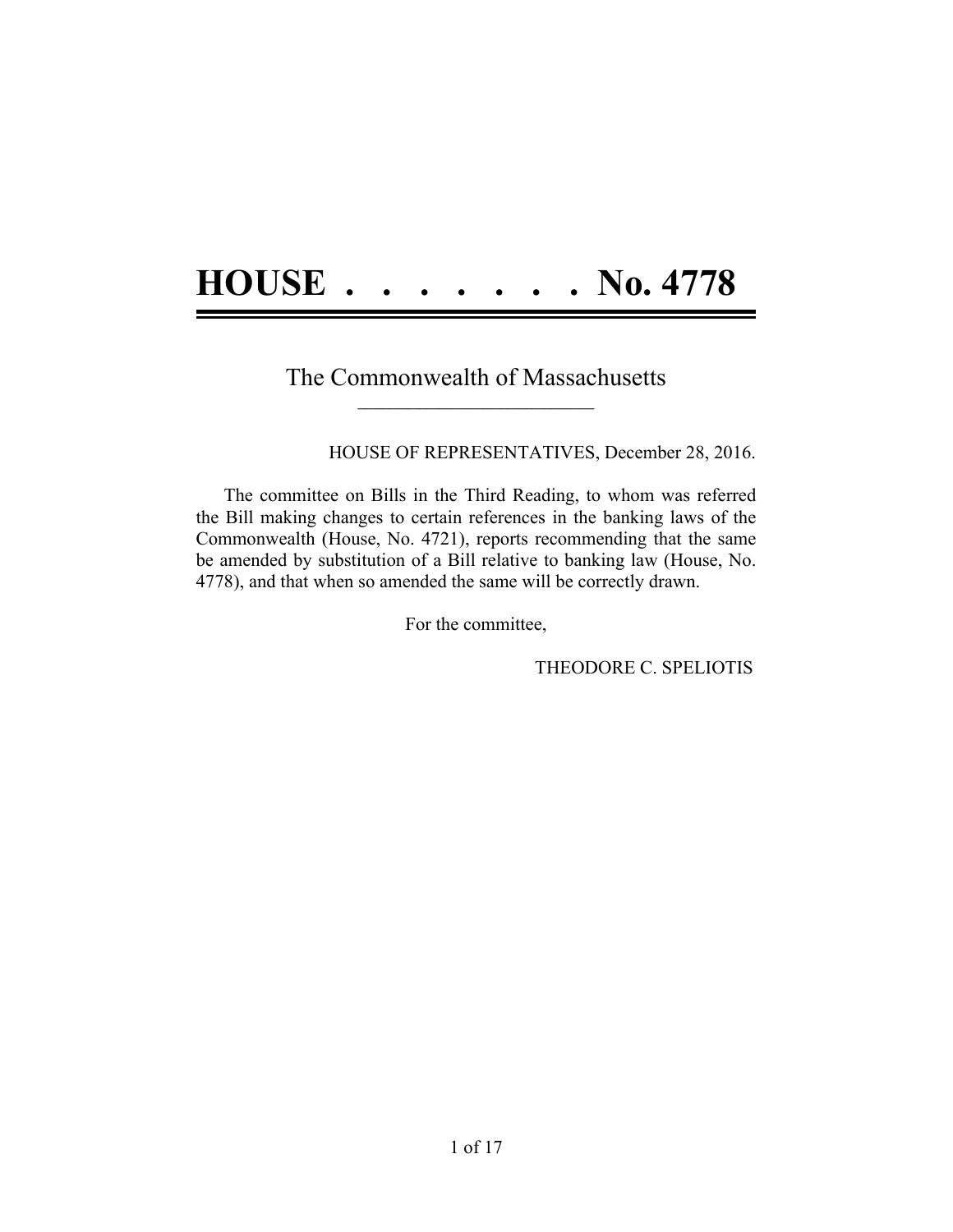### The Commonwealth of Massachusetts

**In the One Hundred and Eighty-Ninth General Court (2015-2016) \_\_\_\_\_\_\_\_\_\_\_\_\_\_\_**

**\_\_\_\_\_\_\_\_\_\_\_\_\_\_\_**

An Act relative to banking law.

*Whereas,* The deferred operation of this act would tend to defeat its purpose, which is to make certain changes in the banking laws of the commonwealth, therefore, it is hereby declared to be an emergency law, necessary for the immediate preservation of the public convenience.

Be it enacted by the Senate and House of Representatives in General Court assembled, and by the authority *of the same, as follows:*

| $\mathbf{1}$   | SECTION 1. Section 83 of chapter 62C of the General Laws, as appearing in the 2014                |
|----------------|---------------------------------------------------------------------------------------------------|
| $\overline{2}$ | Official Edition, is hereby amended by striking out, in lines 8 to 11, the words "section twenty- |
| 3              | six of chapter one hundred and sixty-eight or section eighteen of chapter one hundred and         |
| 4              | seventy or section twenty-two of chapter one hundred and seventy-two" and inserting in place      |
| 5              | thereof the following words:- section 9 of chapter 167J.                                          |
| 6              | SECTION 2. Section 1 of chapter 63 of the General Laws, as so appearing, is hereby                |
| $\tau$         | amended by striking out, in line 93, the words "section 38 of chapter 167" and inserting in place |
| 8              | thereof the following words:- section 15 of chapter 167C.                                         |
| 9              | SECTION 3. Section 4-406 of chapter 106 of the General Laws, as so appearing, is                  |
| 10             | hereby amended by striking out, in line 56, the figure "27" and inserting in place thereof the    |
| 11             | following figure:- 7.                                                                             |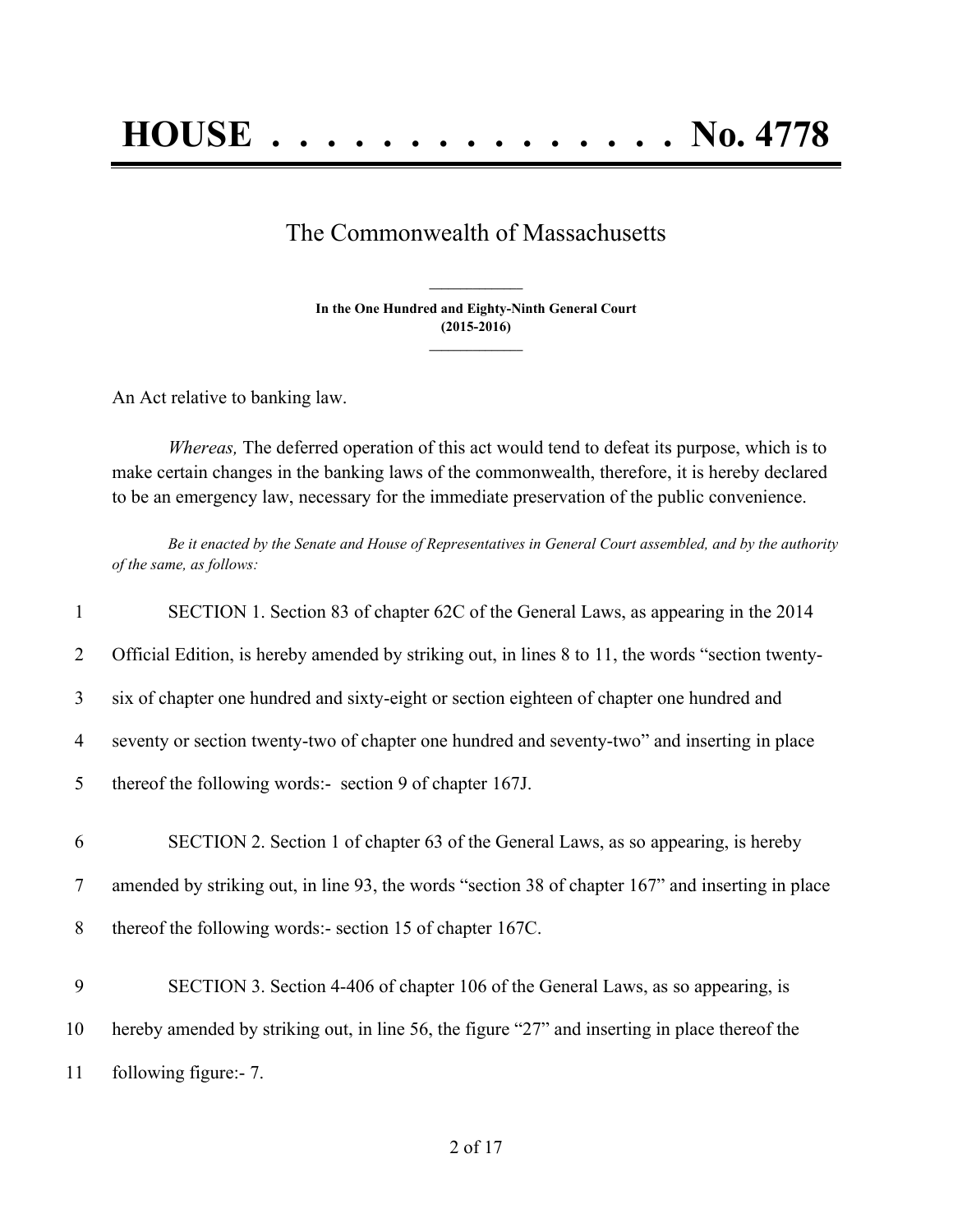SECTION 4. Section 3 of chapter 110F of the General Laws, as so appearing, is hereby amended by striking out, in lines 92 to 96, inclusive, the words " a savings bank in stock form to which certain provisions of said chapter 172 apply pursuant to section 34C of chapter 168, or a cooperative bank in stock form to which certain provisions of said chapter 172 apply pursuant to section 26C of chapter 170" and inserting in place thereof the following words:- a savings bank in stock form or a cooperative bank in stock form.

 SECTION 5. Subsection (a) of section 183 of chapter 149 of the General Laws, as so appearing, is hereby amended by striking out, in lines 21 to 24, the words "a savings bank to which certain provisions of said chapter 172 apply pursuant to section 34C of chapter 168, a cooperative bank in stock form to which certain provisions of chapter 172 apply pursuant to section 26C of chapter 170" and inserting in place thereof the following words:- a savings bank in stock form, a cooperative bank in stock form.

 SECTION 6. Section 2A of chapter 167 of the General Laws, as so appearing, is hereby amended by striking out, in line 42 and lines 48 and 49, the words "banks and banking" and inserting in place thereof, in each instance, the following words:- financial services.

 SECTION 7. Section 14 of said chapter 167, as so appearing, is hereby amended by striking out, in line 41, the words "banks and banking" and inserting in place thereof the following words:- financial services.

 SECTION 8. Section 37 of said chapter 167, as so appearing, is hereby amended by striking out, in lines 22 to 24, inclusive the words "one hundred and sixty-seven C to one hundred and sixty-seven G, inclusive, and chapters one hundred and sixty-eight to one hundred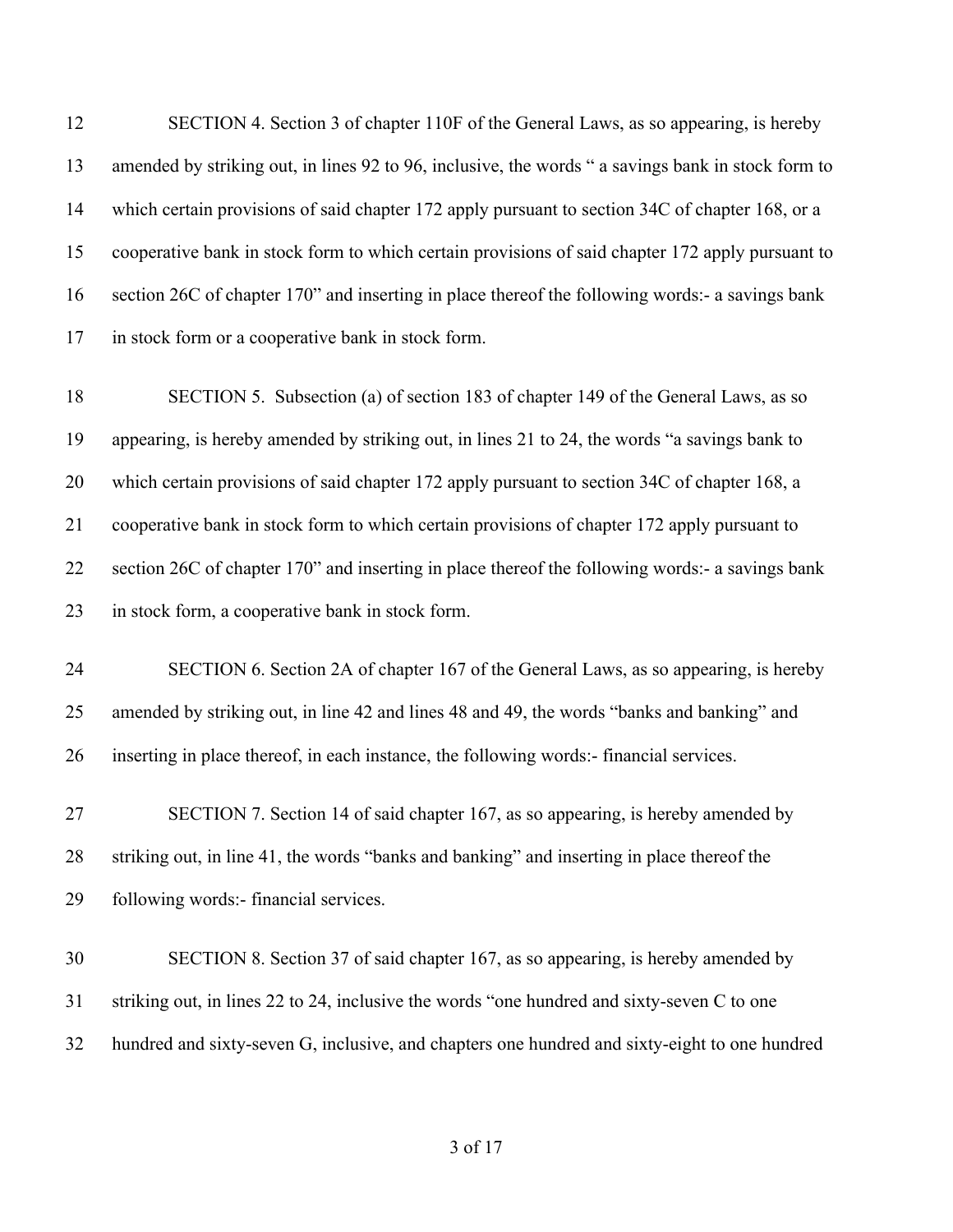and seventy-two A, inclusive," and inserting in place thereof the following words:- 167C to 167J, inclusive, and chapters 168, 170, 171 and 172.

| 35 | SECTION 9. Section 3 of chapter 167A of the General Laws, as so appearing, is hereby                  |
|----|-------------------------------------------------------------------------------------------------------|
| 36 | amended by striking out, in lines 22 to 24, the words "Section 2 shall not apply to the               |
| 37 | acquisition by a bank holding company, or a company or a banking institution which would              |
| 38 | become a bank holding company if" and inserting in place thereof the following words:- If the         |
| 39 | commissioner determines that the reciprocity, age of institution and deposit cap requirements of      |
| 40 | section 2 have been met then the other provisions of section 2 shall not apply to the acquisition     |
| 41 | by a bank holding company, or a company or a banking institution which would become a bank            |
| 42 | holding company; provided, that.                                                                      |
| 43 | SECTION 10. Section 3 of chapter 167B of the General Laws, as so appearing, is hereby                 |
| 44 | amended by striking out the fourth paragraph.                                                         |
| 45 | SECTION 11. Section 12 of chapter 167C of the General Laws, as so appearing, is                       |
| 46 | hereby amended by striking out the fourth paragraph.                                                  |
| 47 | SECTION 12. Section 16 of chapter 167D of the General Laws, as so appearing, is                       |
| 48 | hereby amended by striking out, in lines 6 to 9, the words "no such transfer shall be made if the     |
| 49 | debt is the result of consumer credit granted under the federal Truth in Lending Act, 15 U.S.C.       |
| 50 | section 1601 et. seq." and inserting in place thereof the following words:- if the debt is the result |
| 51 | of consumer credit granted under the federal Truth in Lending Act, 15 U.S.C. section 1601 et.         |
| 52 | seq. then notice, if any, shall be made in compliance with the federal act and the regulations        |
| 53 | promulgated thereunder.                                                                               |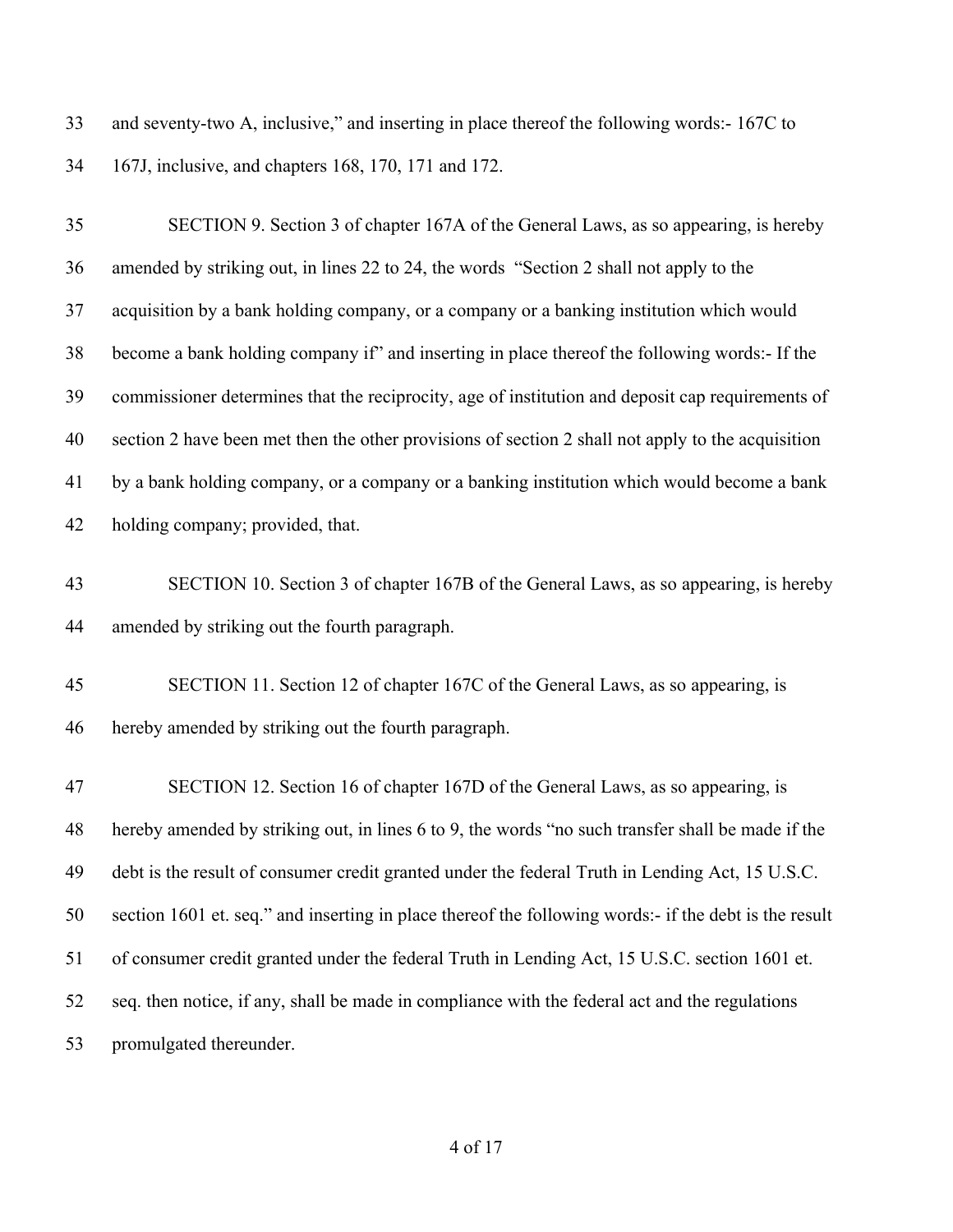| 54       | SECTION 13. Section 1 of chapter 167E of the General Laws, as so appearing, is hereby                                                          |
|----------|------------------------------------------------------------------------------------------------------------------------------------------------|
| 55       | amended by striking out, in line 10, the word "muform" and inserting in place thereof the                                                      |
| 56       | words:- mutual form.                                                                                                                           |
| 57       | SECTION 14. Section 2 of chapter 167H of the General Laws, as so appearing, is hereby                                                          |
| 58       | amended by inserting after the word "to,", in line 9, the following words:- the organization of an                                             |
| 59       | interim bank or.                                                                                                                               |
| 60<br>61 | SECTION 15. Said section 2 of said chapter 167H, as so appearing, is hereby further<br>amended by striking out, in line 14, the word "mutual". |
| 62       | SECTION 16. Said section 2 of said chapter 167H, as so appearing, is hereby further                                                            |
| 63       | amended by inserting after the word "to,", in line 32, the following words:-, the organization of                                              |
| 64       | an interim bank or.                                                                                                                            |
| 65       | SECTION 17. Said section 2 of said chapter 167H, as so appearing, is hereby further                                                            |
| 66       | amended by adding the following subsection:-                                                                                                   |
| 67       | (d) The certificate of authority and a copy of the articles of organization for a subsidiary                                                   |
| 68       | banking institution established pursuant to a reorganization pursuant to clause (2) of subsection                                              |
| 69       | (a) or clause $(2)$ of subsection $(b)$ shall be filed with the secretary of state.                                                            |
| 70       | SECTION 18. Section 6 of said chapter 167H, as so appearing, is hereby amended by                                                              |
| 71       | striking out, in lines 9 and 10, the words "procedures of the General Laws" and inserting in place                                             |
| 72       | thereof the following words:- provisions of chapter 156D.                                                                                      |
|          |                                                                                                                                                |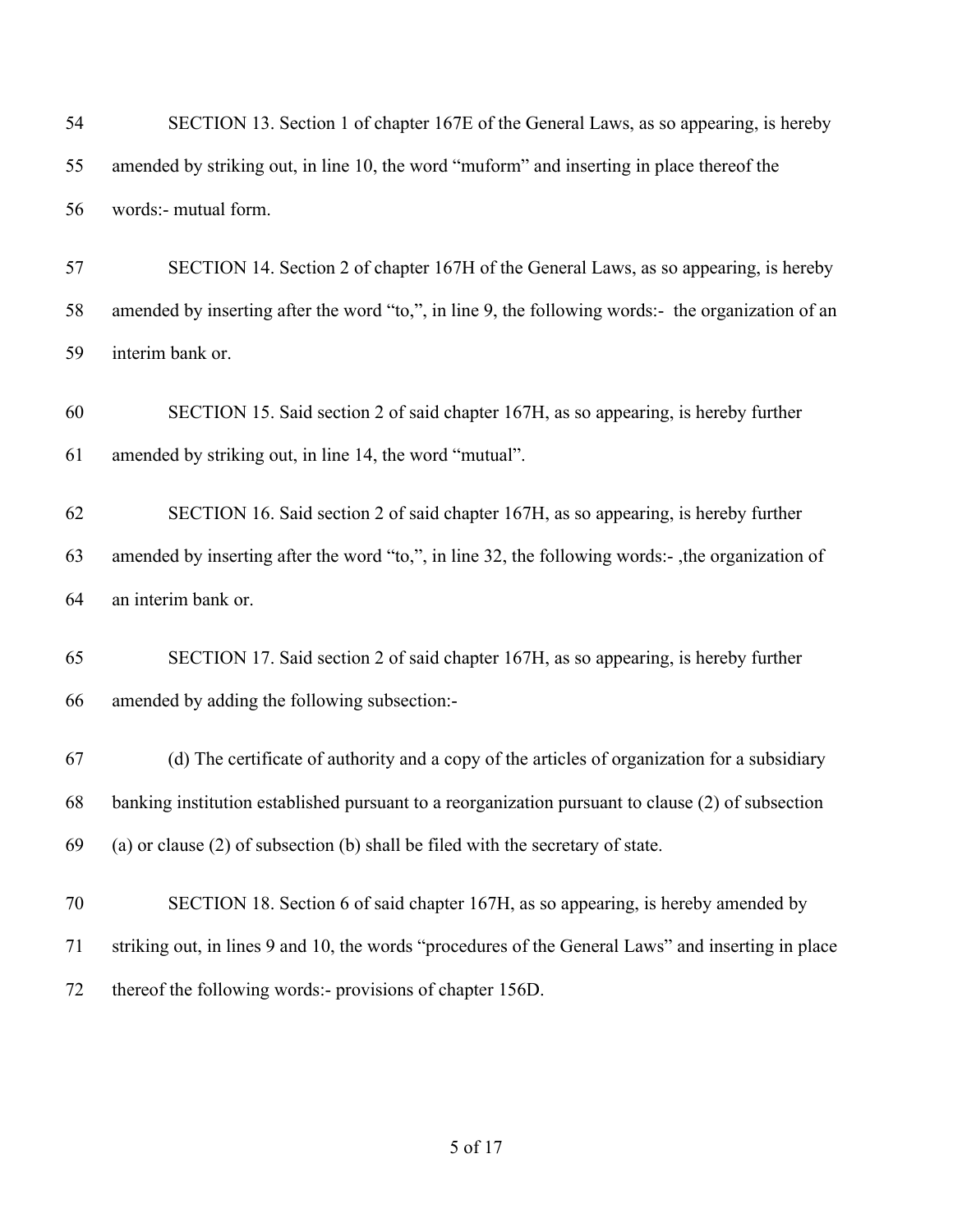of 17 SECTION 19. Section 7 of said chapter 167H, as so appearing, is hereby amended by striking out, in line 11, the words "form and" and inserting in place thereof the words:- form, an out–of-state-bank, as defined in section 1 of chapter 167 in mutual form, and. SECTION 20. Section 1 of chapter 167I of the General Laws, as so appearing, is hereby amended by striking out, in line 40, the words "chapter 168 or 170" and inserting in place thereof the words:- chapter 167H or section 9 of this chapter. SECTION 21. The first paragraph of section 2 of said chapter 167I, as so appearing, is hereby amended by inserting after the first sentence the following two sentences:- One or more mutual banks, one or more thrift institutions and a subsidiary banking institution may merge or consolidate into the single subsidiary banking institution, upon terms approved by a vote of at least 2/3 of the board of each mutual bank, by the board of each thrift institution in accordance with the laws pursuant to which each such thrift institution is organized, and the board of the subsidiary banking institution and approved in writing by the commissioner. For the remaining provisions of this section references to a mutual bank or mutual banks shall also mean a subsidiary banking institution. SECTION 22. Said section 2 of said chapter 167I, as so appearing, is hereby further amended by inserting after the word "body", in line 11, the following words:- present and voting thereon. SECTION 23. Section 3 of said chapter 167I, as so appearing, is hereby amended by inserting after the word " bank", in line 13, the following words:- present and voting thereon. SECTION 24. Said section 3 of said chapter 167I, as so appearing, is hereby further amended by inserting after the word "bank", in line 36, the following words:- present and voting.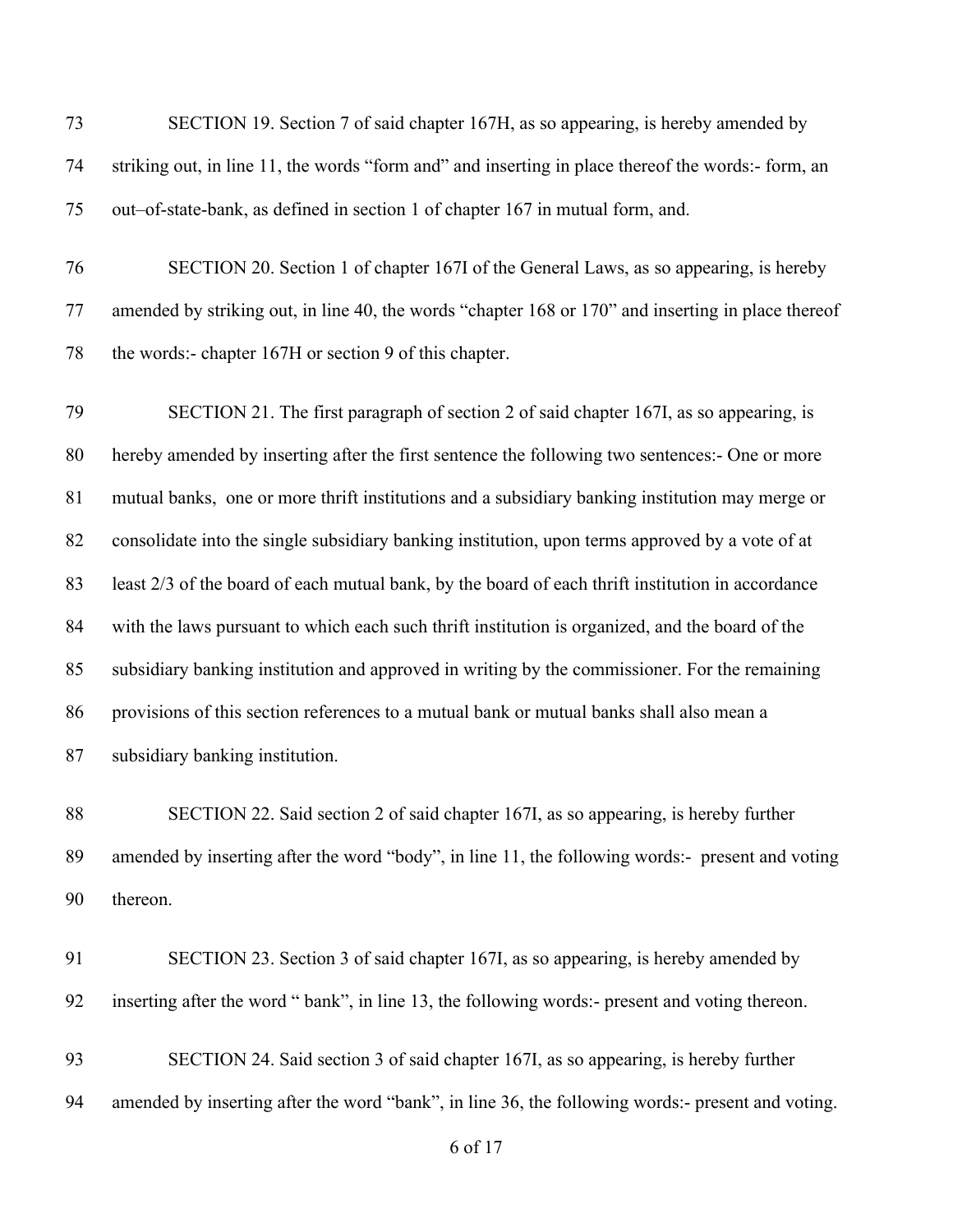| 95  | SECTION 25. Said section 3 of said chapter 167I, as so appearing, is hereby further                 |
|-----|-----------------------------------------------------------------------------------------------------|
| 96  | amended by inserting after the word "ascertained", in line 64, the following words:- and paid.      |
| 97  | SECTION 26. Section 11 of said chapter 167I, as so appearing, is hereby amended by                  |
| 98  | inserting after the word "body", in line 2, the following words:- present and voting.               |
| 99  | SECTION 27. Section 13 of said chapter 167I, as so appearing, is hereby amended by                  |
| 100 | striking out, in lines 29 and 30, the words "stockholders owning at least 2/3 of the stock of such  |
| 101 | corporation" and inserting in place thereof the following words:- 2/3 of the stockholders present   |
| 102 | and voting thereon.                                                                                 |
| 103 | SECTION 28. Section 15 of said chapter 167I, as so appearing, is hereby amended by                  |
| 104 | inserting after the word "bank", in line 4, the following words:- present and voting thereon.       |
| 105 | SECTION 29. Section 8 of chapter 167J of the General Laws, as so appearing, is hereby               |
| 106 | amended by striking out, in line 3, the words "state or federally chartered" and inserting in place |
| 107 | thereof the following words:- federal savings bank or federal.                                      |
| 108 | SECTION 30. Section 11 of said chapter 167J, as so appearing, is hereby amended by                  |
| 109 | inserting after the word "submitted", in lines 7 and 8, the following words:- or as of the close of |
| 110 | the last business day of the preceding month or as of the close of a business day not more than     |
| 111 | ten days prior to the date of the meeting.                                                          |
| 112 | SECTION 31. Section 21 of said chapter 167J, as so appearing, is hereby amended by                  |
| 113 | striking out, in line 4, the word "procedures" and inserting in place thereof the following word:-  |
| 114 | provisions.                                                                                         |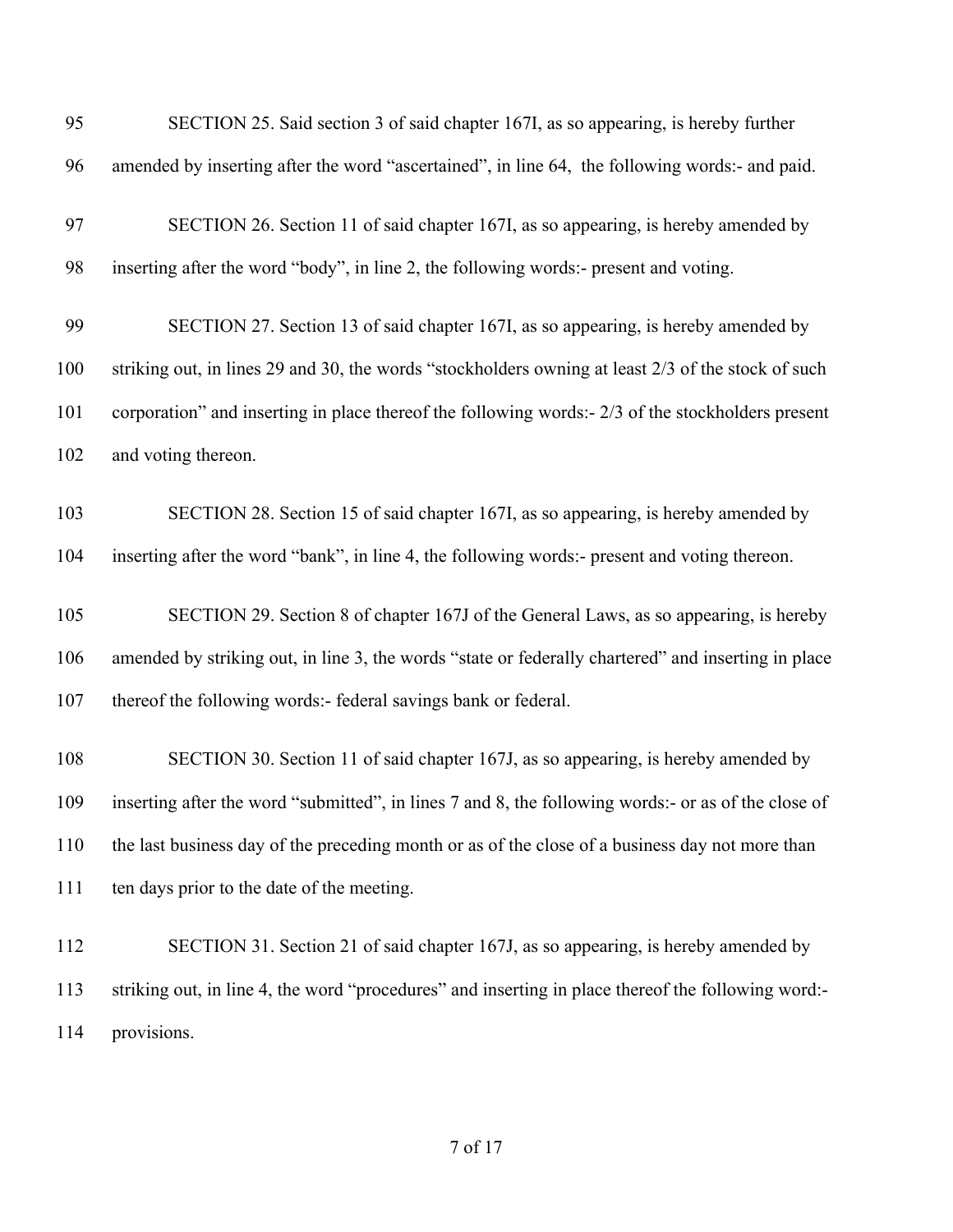SECTION 32. Section 17 of chapter 168 of the General Laws, as so appearing, is hereby amended by inserting after the word "bank", in line 26, the following words:- , federal savings bank. SECTION 33. Section 19 of said chapter 168, as so appearing, is hereby amended by striking out the third sentence and inserting in place thereof the following sentence:- Within 60 days after the annual meeting, the clerk shall file with the records of the corporation a list containing the names of the corporators , which indicates those who are trustees. SECTION 34. Section 8A of chapter 171 of the General Laws is hereby amended by striking out section 8A, inserted by section 56 of chapter 482 of the acts of 2014, and inserting in place thereof the following section:- Section 8G. For the purposes of this section, the following words shall, unless the context clearly requires otherwise, have the following meanings:- "Electronic branch", an electronic device, other than a telephone operated by a consumer, through which a consumer may initiate an electronic fund transfer. Such term includes, but is not limited to automated teller machines and cash dispensing machines. Such term does not include a teller machine or similar device located on the premises of and operated solely by an employee of a financial institution or a point-of-sale terminal. "Organization", any person, corporation, association or partnership which assists or provides services to a financial institution or merchant in order to make available electronic fund transfers; provided, however, that a financial institution or merchant shall not be considered an organization.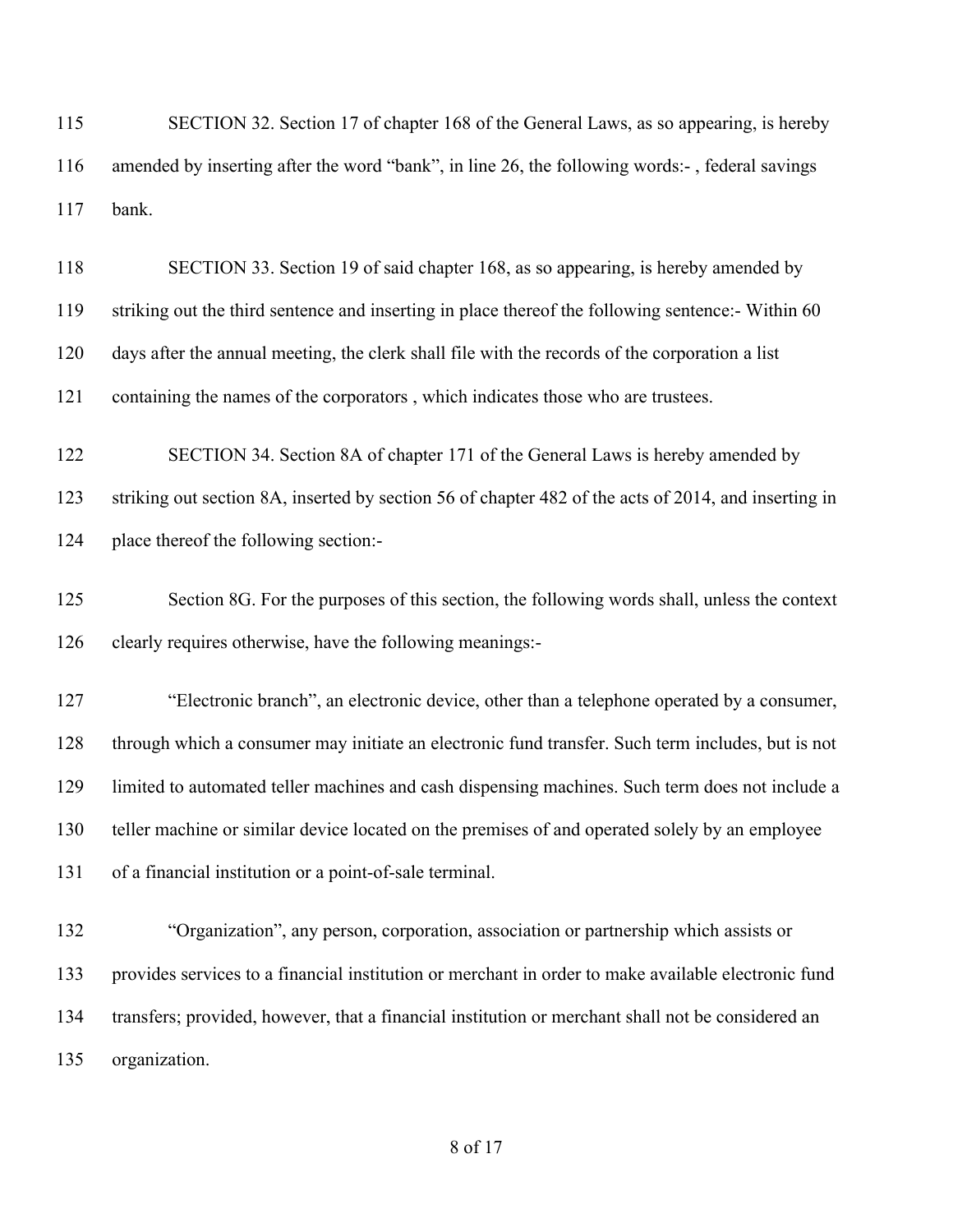"Point-of-sale terminal", an electronic terminal located on the premises of a merchant when such terminal is used with the assistance of an employee of a merchant for a customer's purchase or lease of goods or services sold or leased by such merchant or adjustments thereto or the receipt of cash by the customer which is ancillary to the customer's purchase or lease of goods or services from such merchant; provided, however, that such terminal shall be deemed an electronic branch for the purposes of this chapter whenever it is used for any other electronic fund transfer, or for an electronic fund transfer involving a customer's account held by an organization, or for an electronic fund transfer solely for customers of a single financial institution or bank holding company subject to chapter 167A or the federal Bank Holding Company Act of 1956, 12 U.S.C. section 1841 et seq. 146 A credit union shall comply with the federal Electronic Fund Transfer Act, 15 U.S.C. section 1693 et seq. and the regulations promulgated thereunder; provided, however, the maximum liability of a consumer under 15 U.S.C. section 1693g shall be limited to \$50.00. After a vote of its board of directors, a credit union, except as otherwise provided in this section, may purchase, establish, install, operate, lease or use individually or with any other financial institution or organization or share with any other financial institution or organization any number of manned or unmanned electronic branches at which a customer may make deposits, withdrawals, transfers of funds, obtain advances against preauthorized lines of credit, cash checks or pay obligations, and any number of point-of-sale terminals; provided, however, that withdrawals from such electronic branches, other than those located at an office of a credit union, shall be made only from a demand deposit account, negotiable withdrawal order account, or statement account or against a preauthorized line of credit; and provided, further that the credit union shall have applied for and obtained the approval of the commissioner for such electronic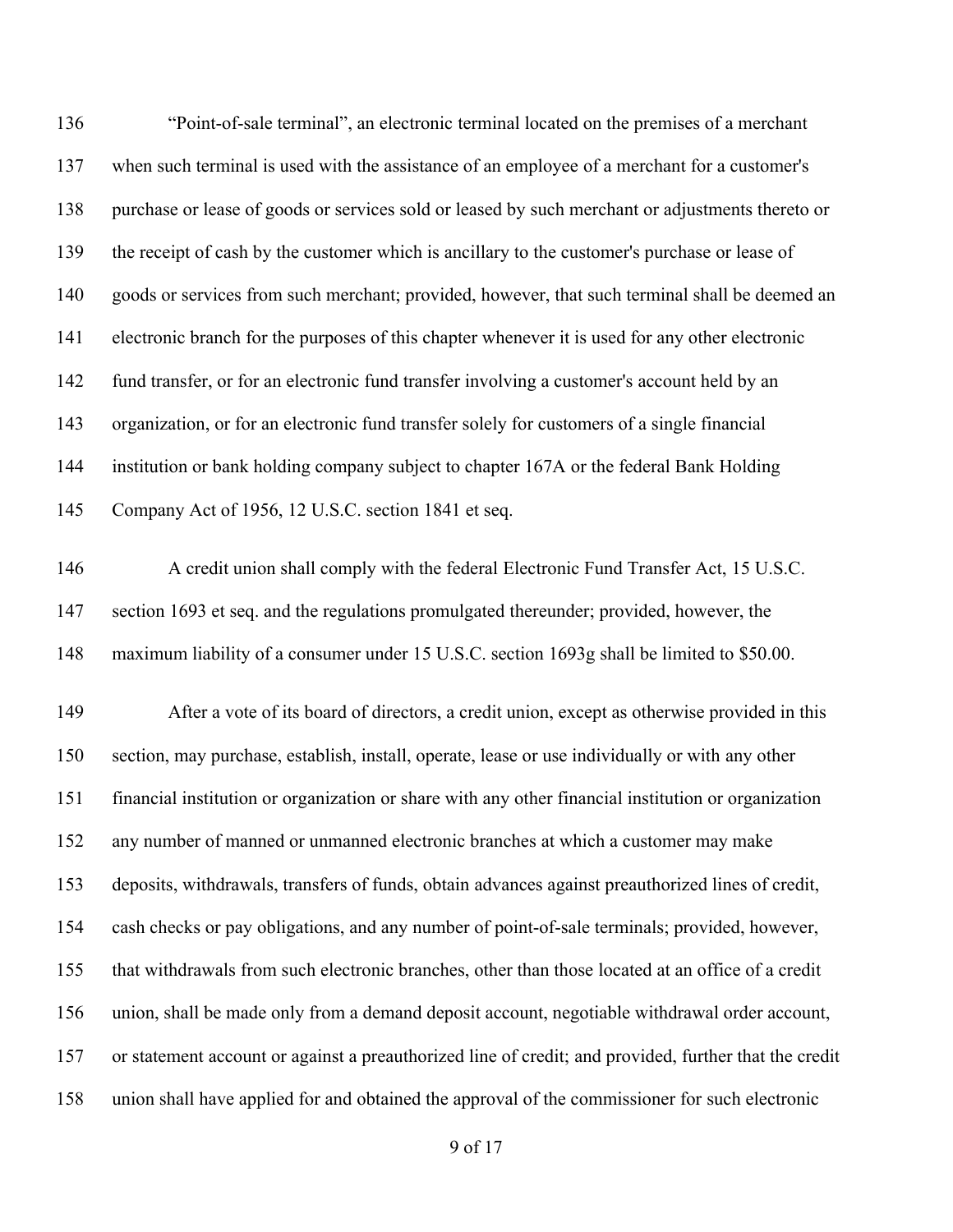branch except that a credit union at whose office such electronic branch is located need not have applied for or obtained such approval. The commissioner shall approve such application if, in the commissioner's opinion, such action will promote a sound banking system which provides for the needs of the people and business, encourages competition, discourages monopolies and does not ignore legislative policies.

 There shall be no geographical limitation on the location of electronic branches which a credit union may purchase, establish, install, operate, lease or use individually or with any other financial institution or organization or share with any other financial institution or organization; provided, however, that the site location for such electronic branches, other than an electronic branch located at an office of a financial institution or in another state, shall be subject to approval by, and regulation of, the commissioner. An electronic branch may be located in a mobile unit under such conditions and limitations as the commissioner, by regulation, shall establish.

 A credit union shall adopt and maintain safeguards to insure the safety of a customer using the electronic branch, to insure the safety of the funds, items and other information at the electronic branch and to assist in the identification of criminals. The commissioner may promulgate rules and regulations establishing minimum standards for such safeguards. Such safeguards shall be in place and operational at the time such electronic branch begins to transact business; provided, however, that such safeguards shall not apply to an electronic branch located at an office of a credit union.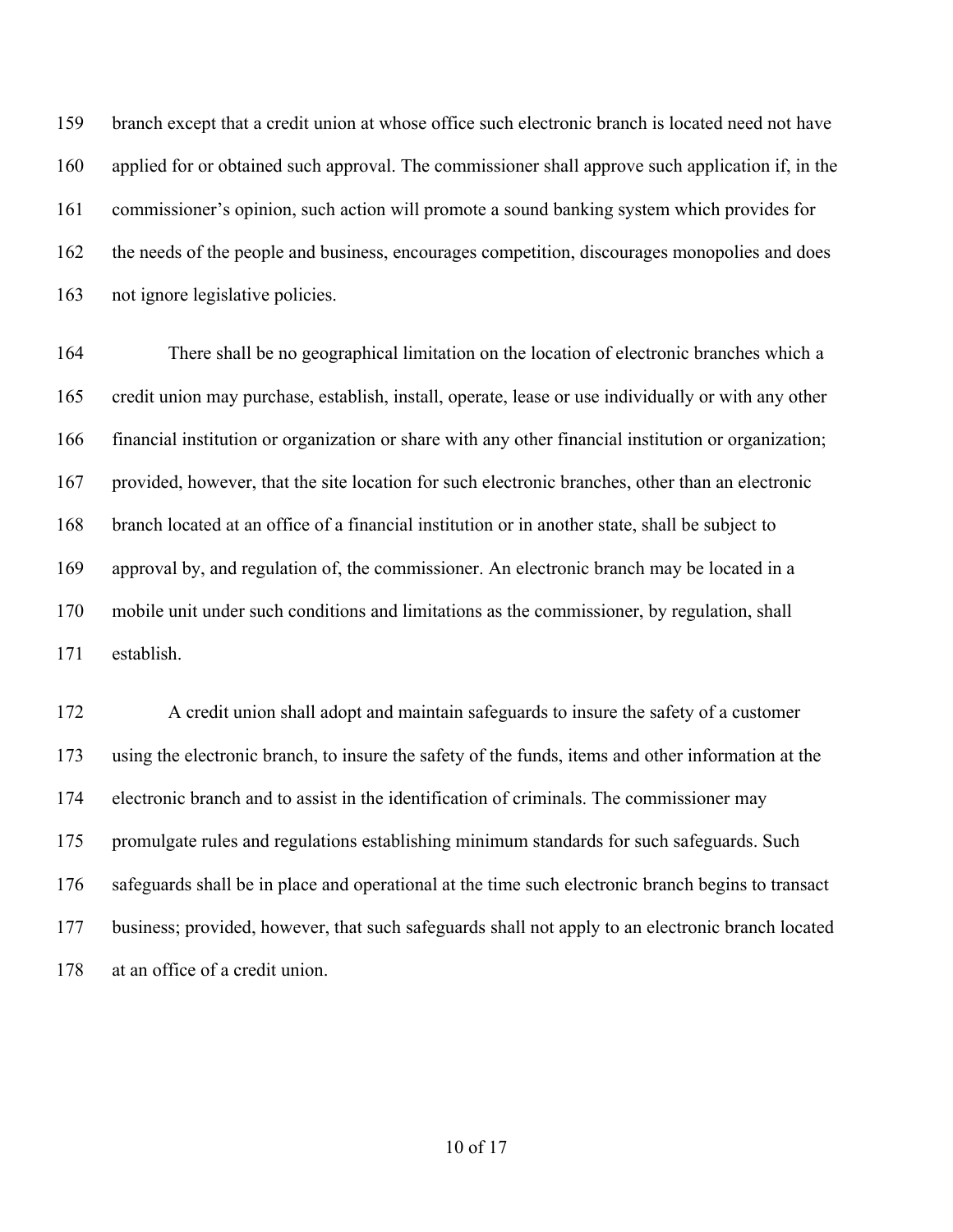SECTION 35. Section 9A of chapter 172 of the General Laws, as so appearing, is hereby amended by striking out, in line 78, the figure " 167G" and inserting in place thereof the following figure:- 167J.

 SECTION 36. Section 2 of chapter 183C of the General Laws, as so appearing, is hereby amended by striking out the definition of "High cost home mortgage loan" and inserting in place thereof the following definition:– "High cost home mortgage loan", a consumer credit transaction that is secured by the borrower's principal dwelling, except a reverse mortgage transaction, with an annual percentage rate or fees which exceed the limitations set pursuant to regulations issued by the commissioner of banks which shall be no less protective than limitations of 12 CFR 1026.32(a)(1).

 SECTION 37. Said chapter 183C is hereby further amended by striking out section 3, as so appearing, and inserting in place thereof the following section:–

Section 3. A creditor may not make a high-cost home mortgage loan without first

receiving certification from a counselor, in accordance with the requirements of 209 CMR

32.34(1) or 12 CFR 1026.34(a)(5). A high cost home mortgage loan originated by a lender in

violation of this section shall not be enforceable.

 SECTION 38. Section 4 of said chapter 183C, as so appearing, is hereby amended by striking out the second paragraph and inserting in place thereof the following paragraph:-

 There shall be a presumption that the borrower is able to make the scheduled payments if, at the time the loan is made, the lender complied with 209 CMR 32.43 or 12 CFR 1026.43 to determine the borrower's ability to repay.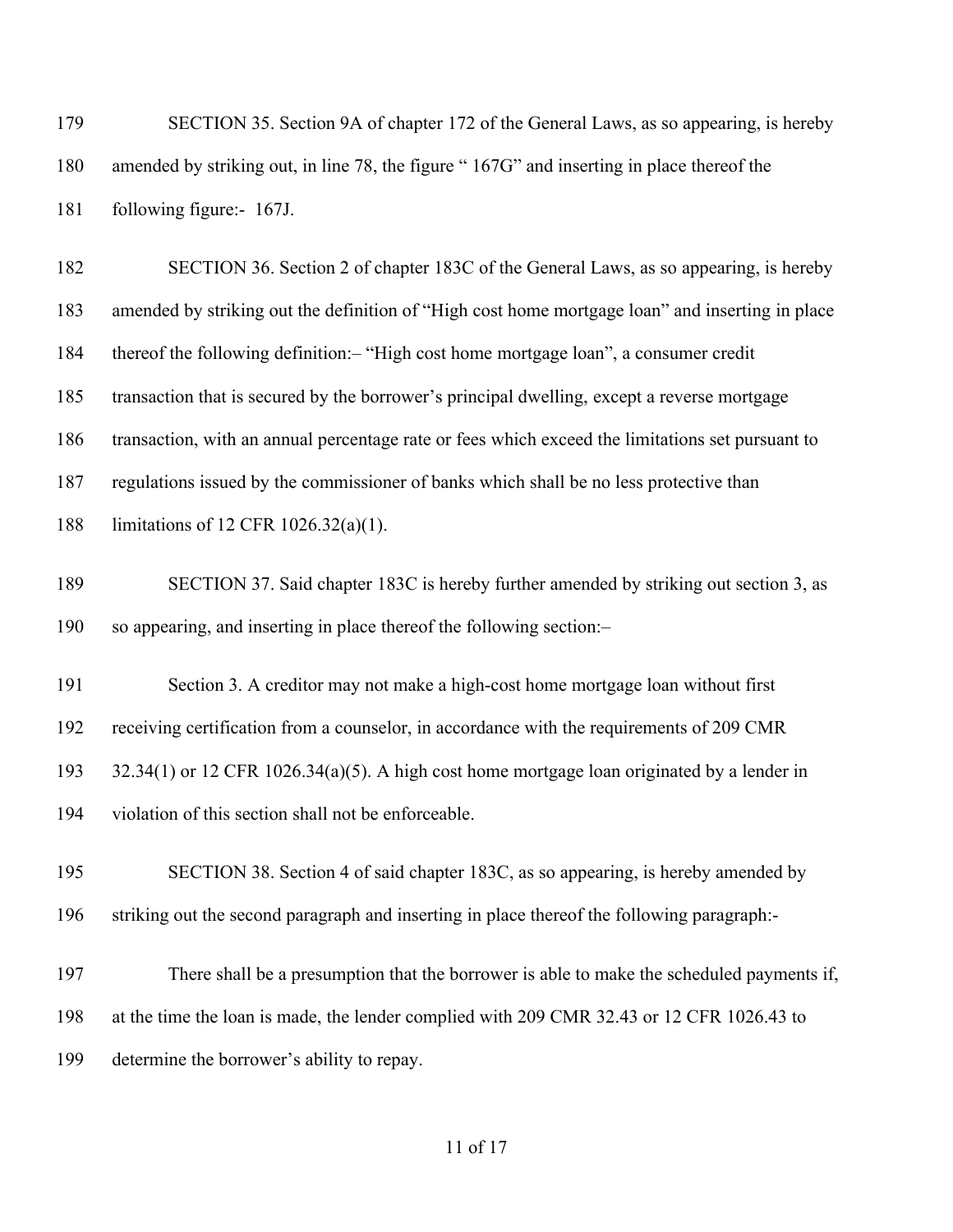SECTION 39. Section 6 of said chapter 183C, as so appearing, is hereby amended by striking out, in lines 2 and 3, the words- "greater than 5 per cent of the total loan amount or \$800, whichever is greater".

 SECTION 40. Section 2 of chapter 45 of the acts of 1932, as most recently amended by sections 6 and 7 of chapter 235 of the acts of 2012, is hereby further amended by striking out the seventh sentence and inserting in place thereof the following words:- The board of directors shall 206 adopt such rules and regulations as they may deem necessary to effect the purposes of this act, and of section 17 of chapter 167I of the General Laws.

 SECTION 41. The first paragraph of section 1A of chapter 43 of the acts of 1934, as amended by section 167 of chapter 189 of the acts of 1984, is hereby further amended by striking out the last sentence and inserting in place thereof the following sentence:- Every member bank shall furnish to the treasurer of the corporation one copy of any report of examination and audit filed with the commissioner by such bank or caused by the commissioner to be made with respect to such bank, in each case within fifteen days after such report is filed with or otherwise furnished to the commissioner.

 SECTION 42. Section 3 of said chapter 43, as most recently amended by section 33 of chapter 238 of the acts of 1996, is hereby further amended by striking out the fourth and fifth sentences and inserting in place thereof the following 2 sentences:- In case of the liquidation of any member bank, the corporation shall, provided that the directors are satisfied that such bank has paid or will be able to pay its depositors in full, return the unexpended portion, as determined by said directors, of all assessments paid by such bank into the Deposit Insurance Fund, after deducting as a charge for insurance of its deposits during the period from October 1, 1939, to the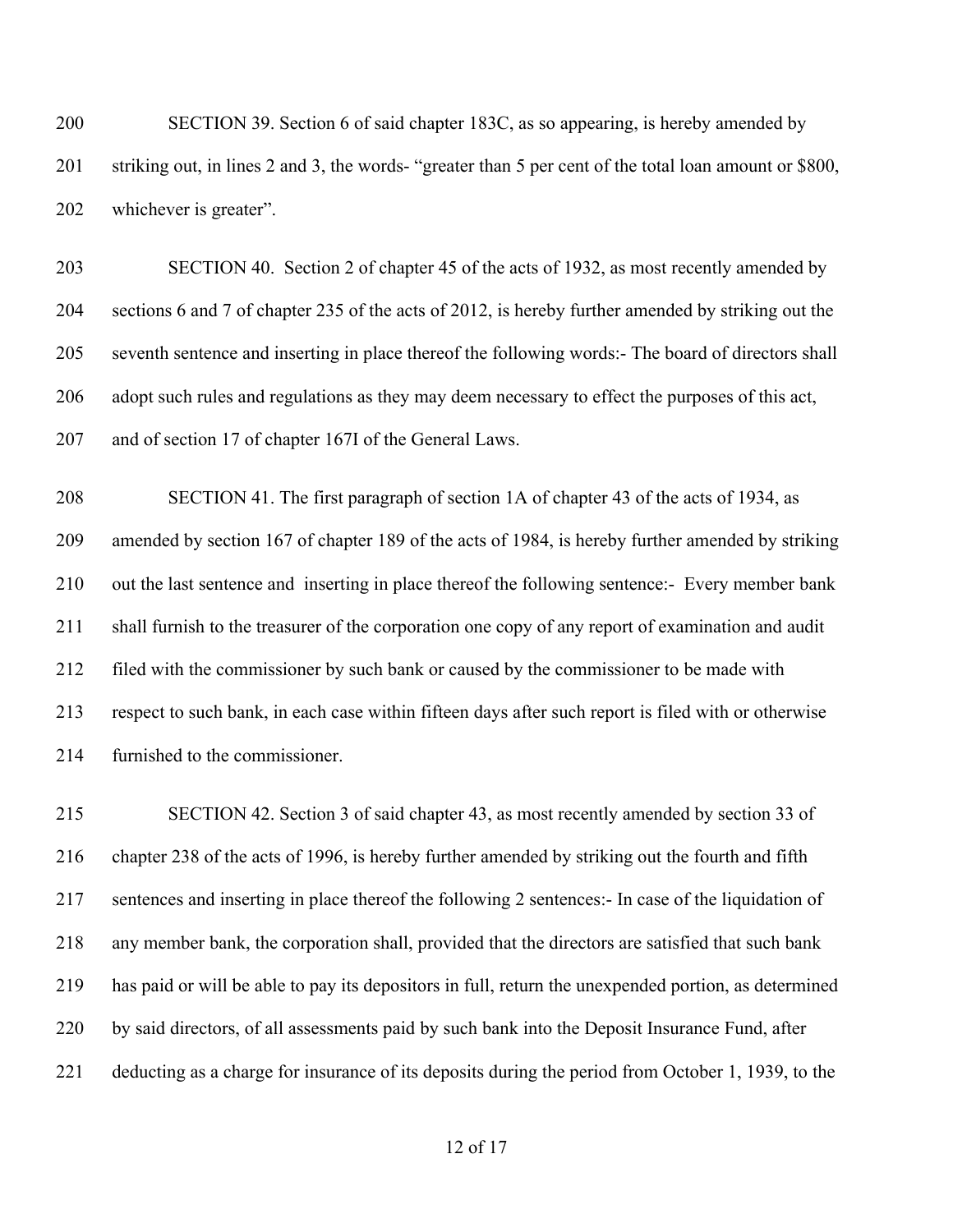date of the vote authorizing such liquidation, an amount equal to the sum of the annual assessments due and payable on October 1, 1939 and on October 1 of each year thereafter while a member bank as provided in sections 1 and 17. In the case of a merger or consolidation of a savings bank with 1 or more other savings banks pursuant to chapter 167I of the General laws or in the case of a sale of assets of such bank to and the assumption of liabilities by 1 or more savings banks pursuant to said chapter 167I, the continuing bank shall succeed to any of the rights of the discontinuing bank in the assessments theretofore paid by the discontinuing bank; provided, however, that if the continuing bank is, and the discontinuing bank is not, a member of the federal deposit insurance agency section 15 shall apply to such assessments of the discontinuing bank as though such bank had become a member of a federal deposit insurance agency as provided in sections 12 to 15, inclusive.

 SECTION 43. The fourth paragraph of section 3A of said chapter 43, added by chapter 534 of the acts of 1952, is hereby amended by striking out the first sentence and inserting in place thereof the following sentence:- Notwithstanding the provisions of the General Laws relative to voluntary dissolution and liquidation of a savings bank, in order to give effect to the purpose of this section and subject to the approval of the commissioner and of the corporation, such member bank may be dissolved and liquidate its affairs if authorized by vote of at least 2/3 of its trustees; provided, that another savings bank shall have assumed and agreed to pay the whole of the deposits of such member bank pursuant to chapter 167I of the General Laws.

 SECTION 44. Section 7 of said chapter 43, as amended by section 87 of chapter 371 of the acts of 1983, is hereby further amended by striking out the first sentence and inserting in place thereof the following sentence:- For the purpose of carrying out the provisions of this act, the corporation may exercise all the powers, rights and franchises of any bank the control,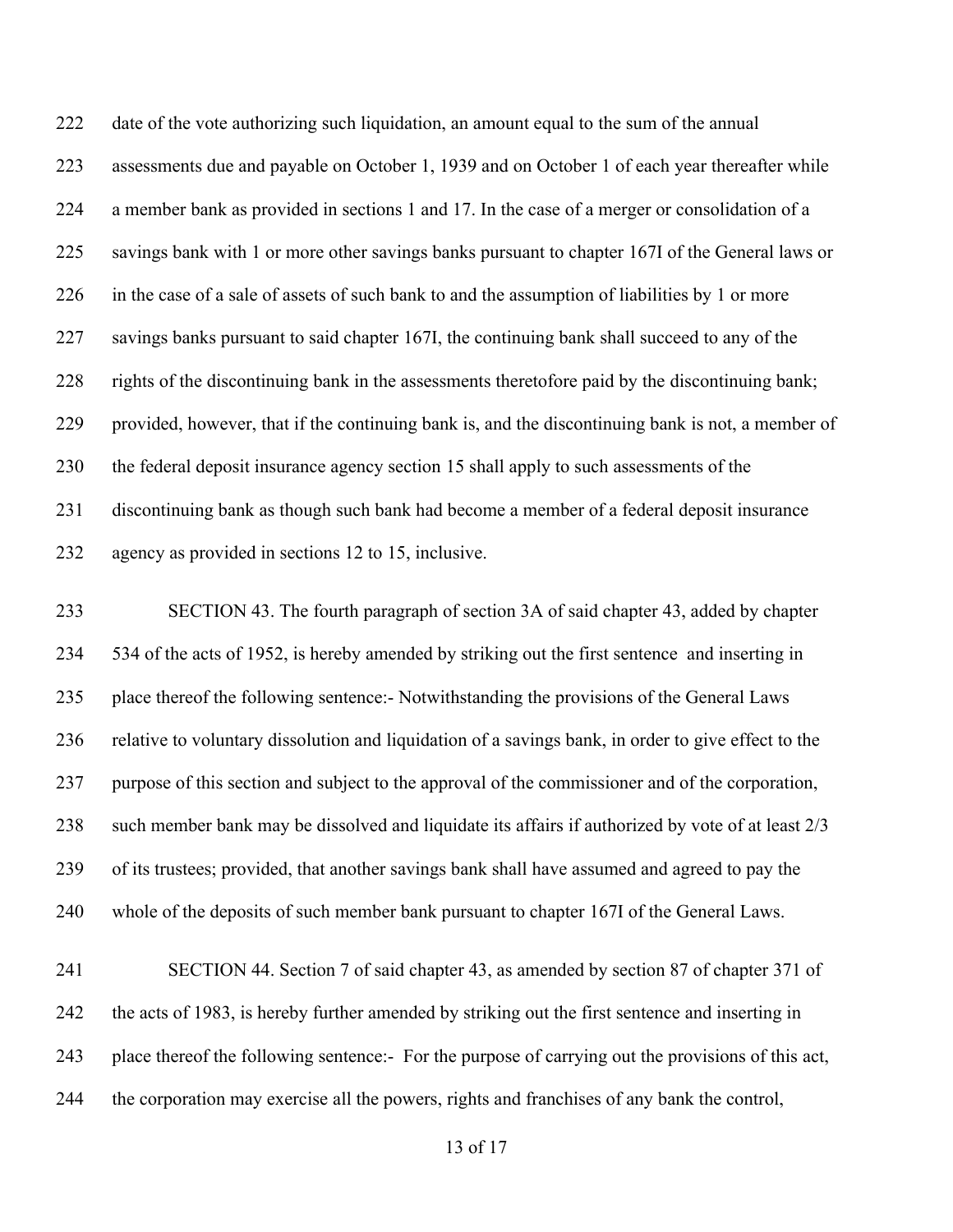possession and operation of which has been taken over by it under this act, and may exercise all the powers and rights of the corporators of such bank relative to a merger or consolidation conferred upon them by purchase of assets and assumption of liabilities under chapter 167I.

 SECTION 45. Section 12 of said chapter 43 is hereby amended by striking out the first sentence, as amended by section 26 of chapter 64 of the acts of 1999, and inserting in place thereof the following sentence:- Any member bank which shall apply for membership in a federal deposit insurance agency shall forthwith give written notice thereof to the Depositors Insurance Fund, and to the commissioner.

 SECTION 46. Paragraph (d) of section 17 of said chapter 43, as appearing in section 22 of chapter 405 of the acts of 1985, is hereby amended by striking out the first sentence and inserting in place thereof the following sentence:- Upon payment by the Deposit Insurance Fund of all or any part of the portion of any deposit insured by the fund in any member bank, the fund shall be subrogated to the rights of the person to whom such insurance was so paid to receive the same distribution from the proceeds of assets and claims of such bank as would have been payable to him on a claim for the portion of his deposit so paid by the Deposit Insurance Fund, but he shall retain his right to receive distribution of so much of his claim against said assets to which he may be entitled after reimbursement pro rata of the claims for subrogation to the Deposit Insurance Fund as provided in this paragraph and to a federal deposit insurance agency.. SECTION 47. Paragraph (i) of section 19 of said chapter 43, as appearing in section 22A of said chapter 405, is hereby amended by striking out the first sentence and inserting in place there of the following sentence:- Upon payment by the Deposit Insurance Fund of all or any part of the portion of any deposit insured by the fund in such bank, the fund shall be subrogated to the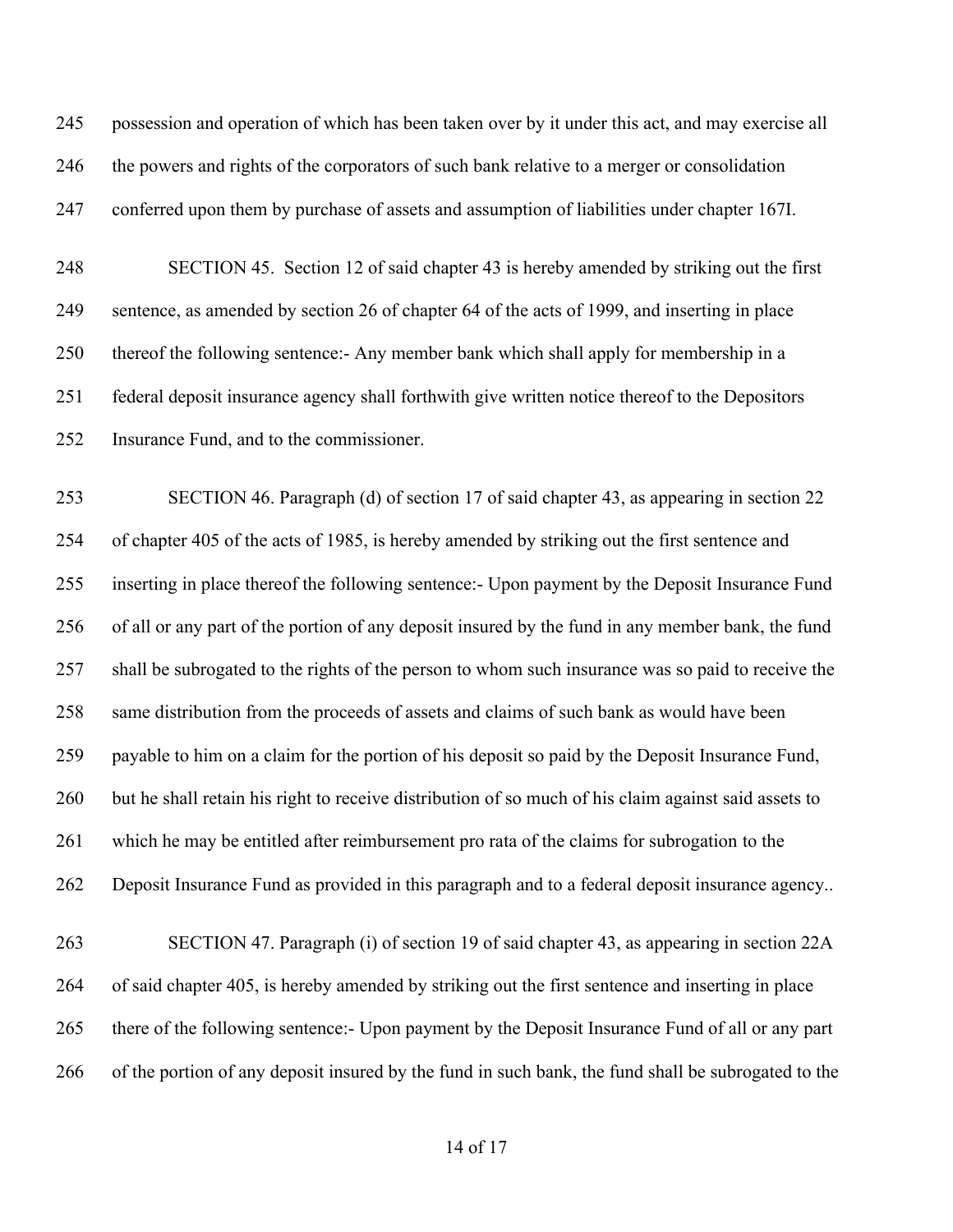rights of the person to whom such insurance was so paid to receive the same distribution from the proceeds of assets and claims of such bank as would have been payable to him on a claim for the portion of his deposit so paid by the Deposit Insurance Fund, but he shall retain his right to receive distribution of so much of his claim against said assets to which he may be entitled after reimbursement pro rata of the claims for subrogation to the Deposit Insurance Fund as provided in this paragraph and to the Federal Deposit Insurance Corporation.

 SECTION 48. Section 1 of chapter 73 of the acts of 1934, as most recently amended by section 17 of chapter 235 of the acts of 2012, is hereby further amended by striking out the sixth sentence and inserting in place thereof the following sentence:- All assessments pursuant to this section and all payments pursuant to section 17 of chapter 167I of the General Laws shall be held as a fund to be known as the Share Insurance Fund and shall be in addition to all other payments to the central bank required pursuant to said chapter 45 and pursuant to said section 17 of chapter 167I.

 SECTION 49. The first paragraph of section 1A of said chapter 73, as amended by section 18 of said chapter 235, is hereby further amended by striking out the last sentence and inserting in place thereof the following sentence:- Every member bank shall furnish to the treasurer of the central bank 1 copy of any report or audit filed with the commissioner by such bank or caused by the commissioner to be made with respect to such bank in each case within 15 days after such report is filed with or otherwise furnished to the commissioner.

 SECTION 50. The second paragraph of section 3 of said chapter 73, is hereby amended by striking out the first sentence, as appearing in section 22 of said chapter 235, and inserting in place thereof the following sentence:- In the case of a merger or consolidation of a co-operative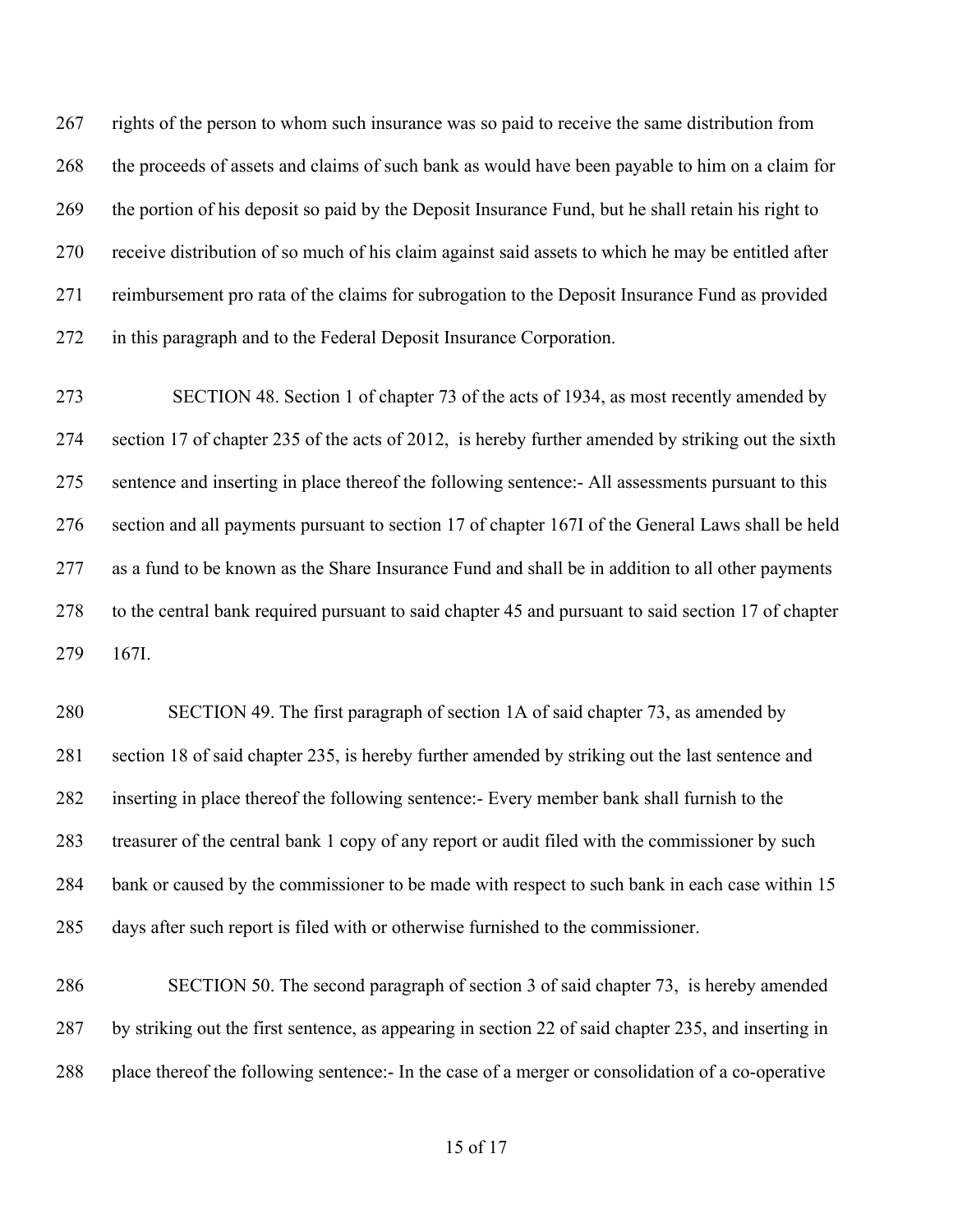bank with 1 or more other co-operative banks pursuant to 167I of the General Laws, or in the case of a sale of assets of such bank to and the assumption of its liabilities by one or more co- operative banks pursuant to section 7 or pursuant to chapter 167I, the continuing bank shall succeed to any of the rights of the discontinuing bank in the assessments theretofore paid by the discontinuing bank; provided, however, that if the continuing bank is, and the discontinuing bank is not, a member of the federal deposit insurance agency section 14 shall apply to such assessments of the discontinuing bank as though such bank had become a member of a federal deposit insurance agency as provided in sections 11 to 14, inclusive.

 SECTION 51. The fourth paragraph of section 3A of said chapter 73, as appearing in section 23 of said chapter 235, is hereby amended by striking out the first sentence and inserting in place thereof the following sentence:- Notwithstanding the provisions of the General Laws relative to voluntary dissolution and liquidation of a co-operative bank, in order to give effect to the purpose of this section and subject to the approval of the commissioner and of the central bank, such member bank may be dissolved and liquidate its affairs if authorized by a vote of at least two thirds of its directors; provided that another depository institution, the deposits of which are insured by a federal deposit insurance agency, shall have assumed and agreed to pay the whole of the deposits of such member bank pursuant to chapter 167I.

 SECTION 52. Section 7 of said chapter 73, as most recently amended by section 29 of said chapter 235, is hereby further amended by striking out the first sentence and inserting in place thereof the following sentence:- For the purpose of carrying out this act, the central bank may exercise all the powers, rights and franchises of any bank the control, possession and operation of which has been taken over by it under this act, and may exercise all the powers and